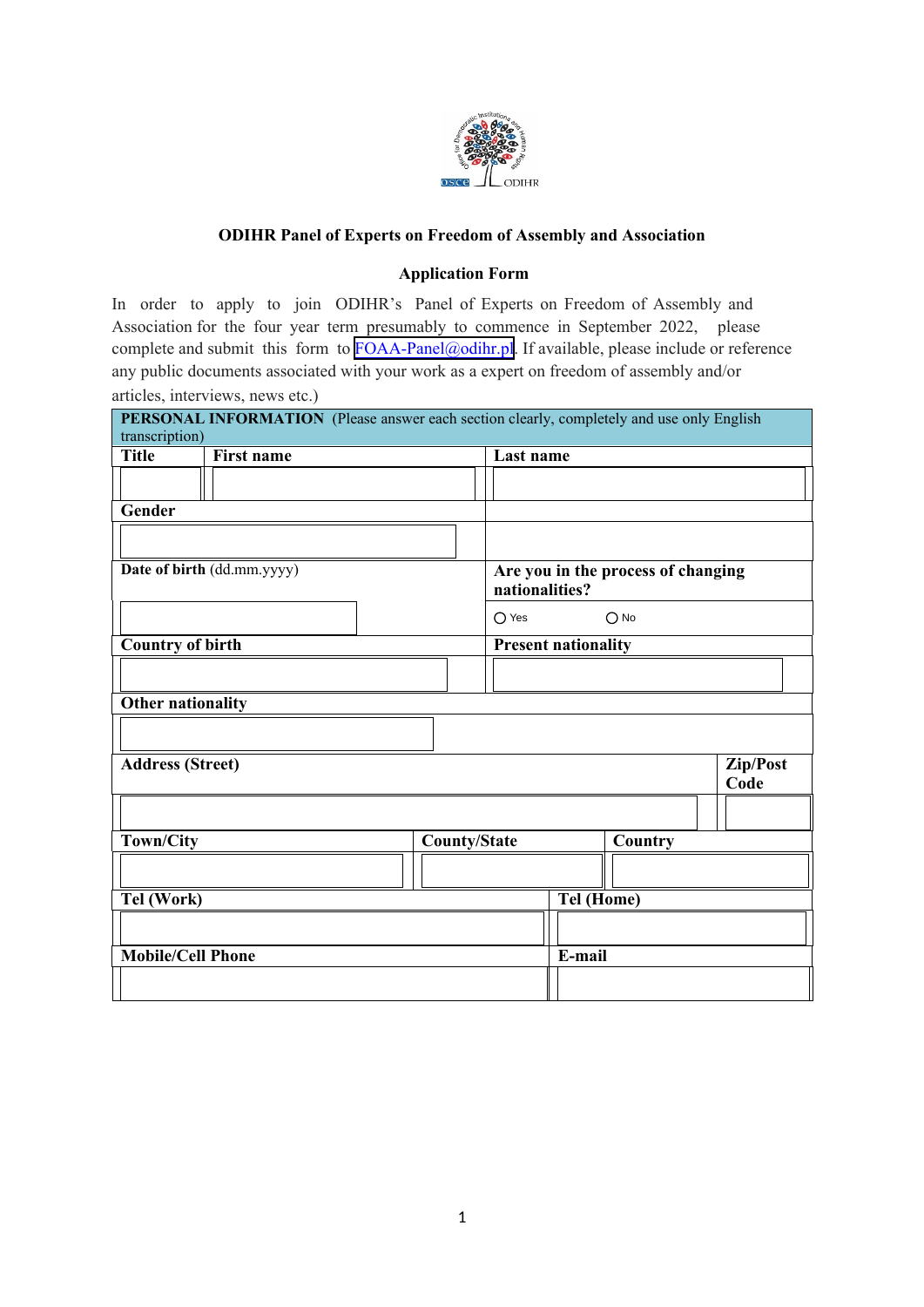| <b>LANGUAGE SKILLS</b> |                                       |                             |                             |  |  |  |  |
|------------------------|---------------------------------------|-----------------------------|-----------------------------|--|--|--|--|
| Language knowledge     | What is your mother<br>tongue?        |                             |                             |  |  |  |  |
| <b>Other languages</b> | <b>Professional</b><br><b>Fluency</b> | <b>Working</b><br>Knowledge | <b>Limited</b><br>Knowledge |  |  |  |  |
|                        |                                       |                             |                             |  |  |  |  |
|                        | 8                                     |                             |                             |  |  |  |  |
|                        |                                       |                             |                             |  |  |  |  |

**Relevant facts about your expertise and participation in promoting the rights of freedom of assembly and/or association**. (List any facts that will help us understand your work as an expert on freedom of assembly and/or association, such as membership in relevant local, national, regional or international bodies, any publications you have written, statements made, training courses that you have developed and conducted, etc. that should be taken into consideration.

## **Statement of motivation:**

Please explain your motivation and interest to serve on the Panel of Experts on Freedom of Assembly and Association; explain how you meet the requirements in the call for applications and how you can contribute to the work of the Panel. Not to exceed 300 word.